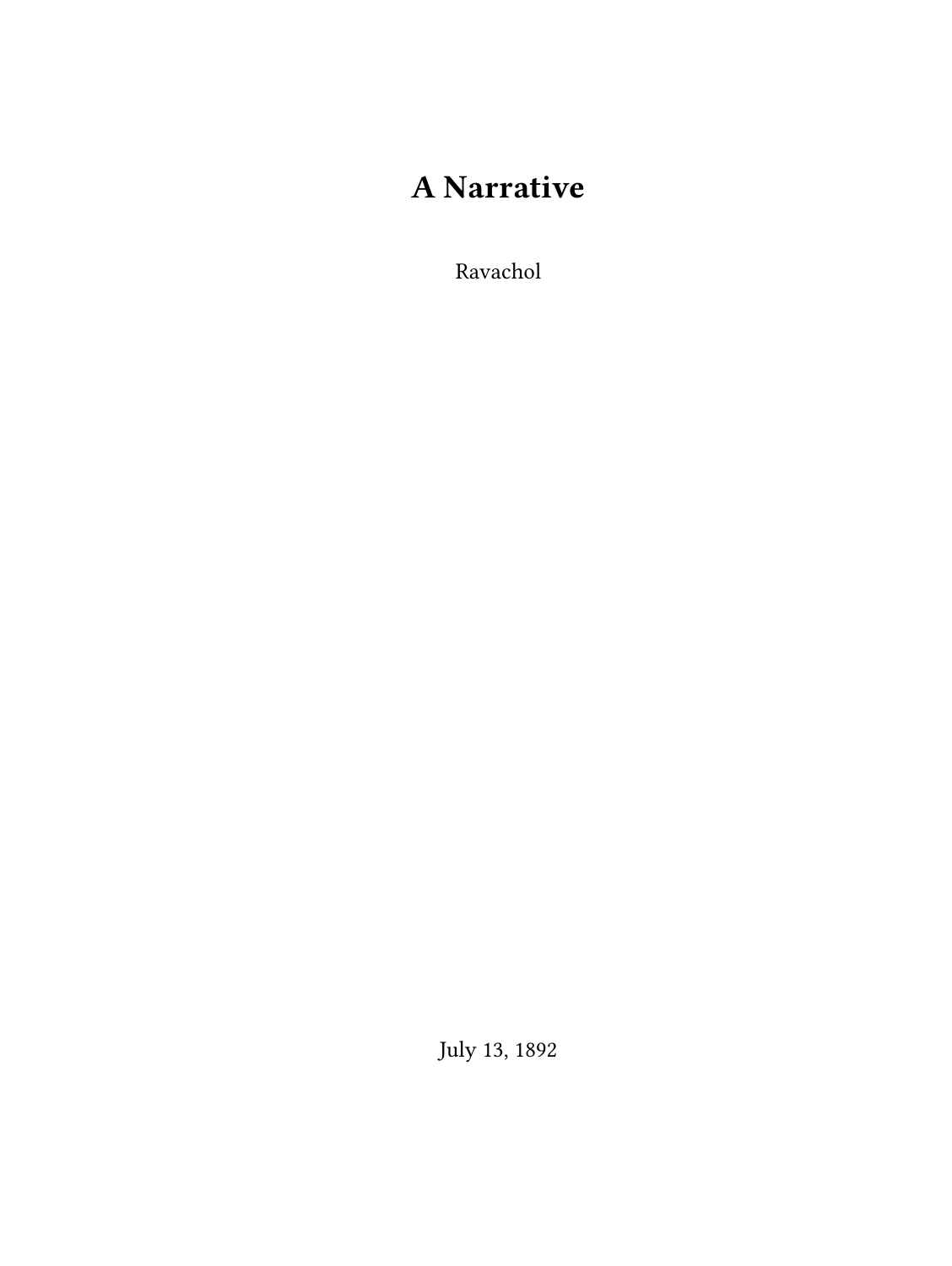## **Contents**

|--|--|--|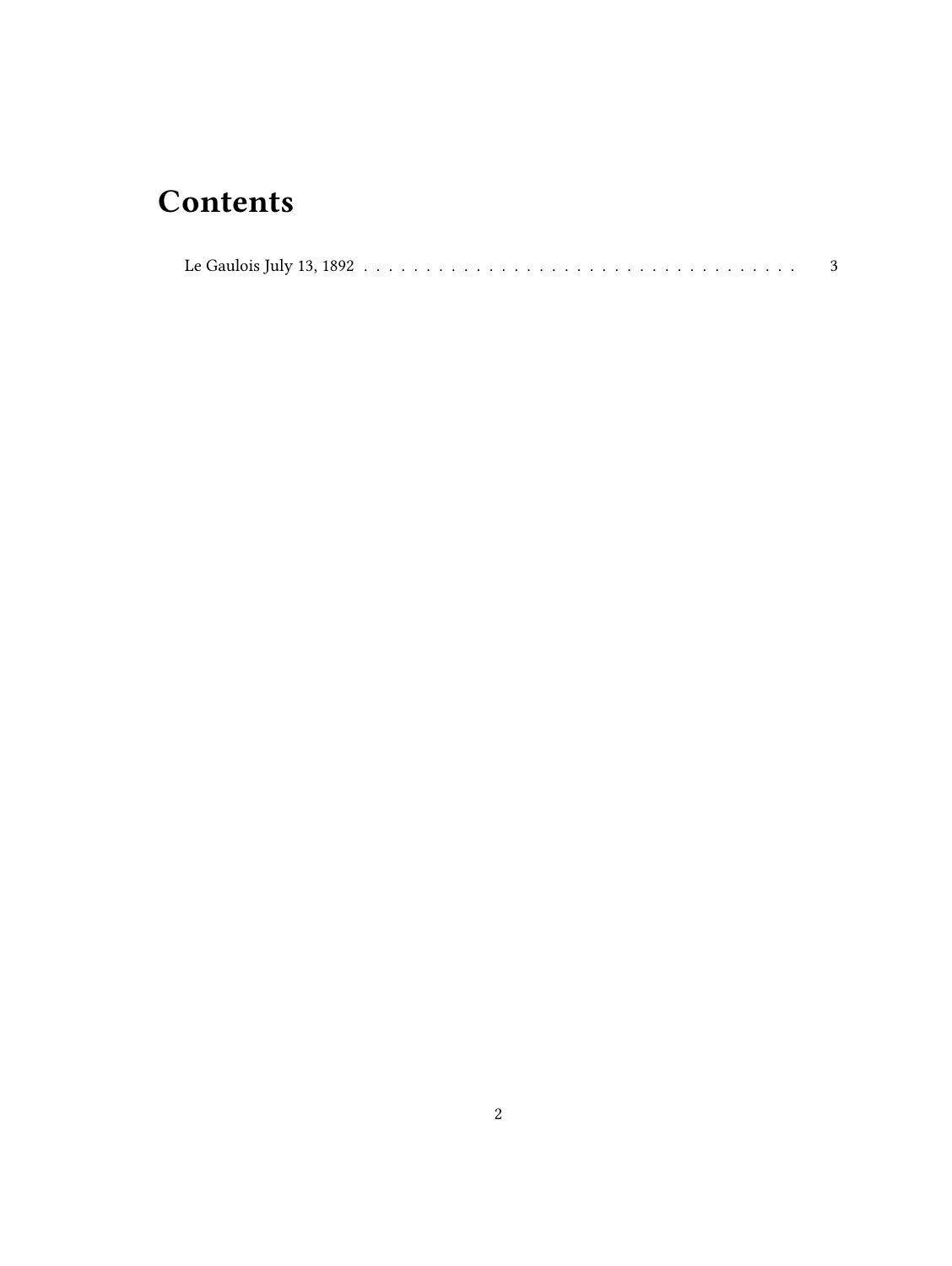*"Among the papers left by Ravachol is found the story of the violation of the grave of Mme la baronne de Rochetaillé. Someone who momentarily had it in his possession having sent it to us, we reproduce it in its entirety, respecting the spelling and grammar. The story is written with a cold and tranquil cynicism, which will inspire in readers the same horror we ourselves felt."*

## <span id="page-2-0"></span>**Le Gaulois July 13, 1892**

…being without work I set myself to making false money, a means not very lucratif and but dangerous, so I soon abbandonned it. I learnd that there was a baroness named de Rochetaillé who had bin buried not to long before. I thought she must have some jewls on her, so I resolved to break into the toomb.

One day I got myself a hooded lamp and a jimmy and I set out.

I left home at 9:00 at night. Along the way I went into a bakery with the intenshun of paying the owner with a two frank piece in exchange for a loaf of bred, but he reconized that it was false. I pretended not to no this and continued along my way. Further along I went into a café and asked for a drink to take with me and I managed to give the owner a two frank piece. Further along I went again to a baker, I asked for a small loaf, I gave him a two frank piece and went on my way.

I got to the cematary at 11:00. Before going in I ate my bred and drank some wine, and climb the wall and head for the grave that I attentively inspect.

So using my jimmy I lifted the toombstone and I entered the toomb; seeing the name I was looking for on a marble stone I set myself to unsealing it with the jimmy. So that the stone shouldn't fall on me I went into an empty compartment beside it. In falling the stone made a great noise and it broke into many pieces.

I quickly went back up to see if anyone was passing by. Not seeing anything suspishus, I went back down. I broke the 3 or 4 circles that closed the coffin. It wasn't easy to do this.

Afterward I tried to fit my jimmy into a joint in the coffin and was able to do so. I bust open the planks by pressing on them, but there was a layer of led wrapped around the corpse. I banged on it with the point of the jimmy and managed to make an opening big enough to take out the arm to see her left hand. I had to take out several small pakages which I didn't know what they contained. Once her left arm was out I pulled it too me and looked attentively at the fingers which was covered with mold. I didn't find what I was looking for. I looked at the throat and didn't see nothing there neither, and since my lamp didn't light anymore since it had no more oil, in order to finish my operation I set on fire a wreath of flowers I'd found in a chapel over the fault. It spred a thick smoke while I was burning which caused me to go back up quickly if I didn't want to asfixiate.

When I opened the coffin I had only one fear and that was that a large escaping of asfixiating gas would take place, but because I was in a hurry do to a certain need I didn't hesitate because its preferable to die risking yourself than succumming to hunger.

Once I climbed up I put the toombstone back in place and I started back home but on leaving I saw about a hundred meters away two men coming across the fields who seemed to want to cut me off in order to stop me.

I put my hand on my revolver and slowed down a little. They passed in front of me not saying anything. Later on on the rue da la monta I meet a man who at about a hundred meters who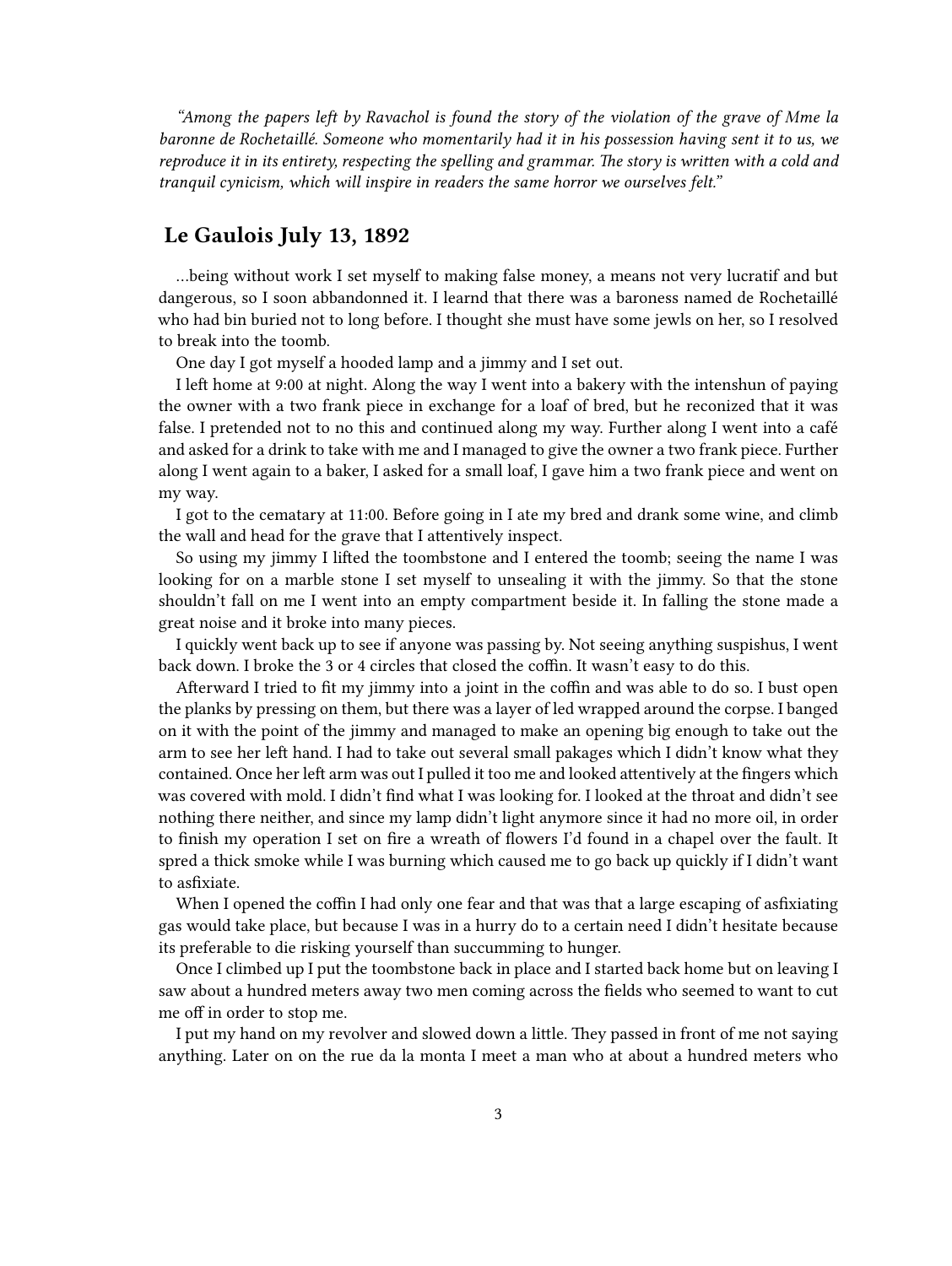asked the way to the Chateau Creux. I didn't clearly understand him and he came up to me and repeated the question. I told him to follow me, that I passed write by it. He said to me that I was wearing a fake beard on my face which made me smile since I thought I had nothing to fear from this man who was all alone.

This happened on the rue de la monta. Coming up on the station I showed him the way and continued on mine. I went back home.